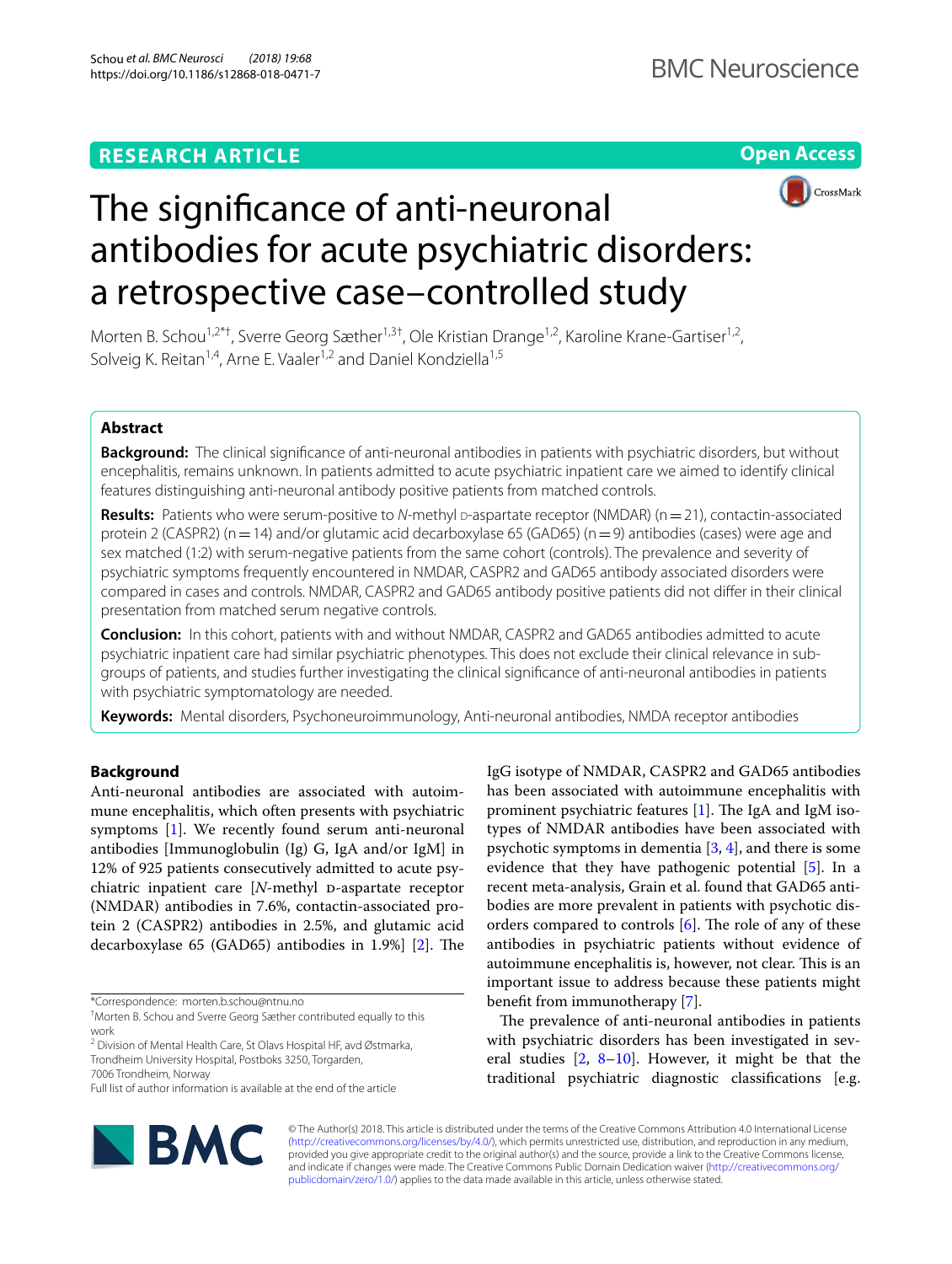International Classifcation of Diseases-10 (ICD-10)] are inadequate for the plethora of autoimmune psychiatric symptoms  $[11, 12]$  $[11, 12]$  $[11, 12]$  $[11, 12]$ . Consequently, we chose a different approach. In this large single-center study, we searched for diferences in the clinical phenotypes of patients admitted to acute psychiatric inpatient care who tested either positive or negative for three well-known anti-neuronal antibodies (NMDAR, CASPR2 and GAD65). We hypothesized that psychiatric patients testing positive to a specifc antibody (e.g. anti-NMDAR) would have an increased frequency and/or severity of psychiatric symptoms typically seen in neurological syndromes associated with that antibody (e.g. anti-NMDAR encephalitis).

## **Methods**

## **Setting**

This case-controlled study was performed in an acute psychiatric inpatient clinic in a university center (St. Olavs Hospital, Trondheim University Hospital, Trondheim, Norway). The hospital receives all patients  $(>18$  years) admitted to acute psychiatric inpatient care in the catchment area. The most common reasons for referral include major depression, bipolar disorder, schizophrenia spectrum disorders, personality disorders, anxiety disorders or substance induced psychiatric disorders. The only inclusion criterion was admission to acute psychiatric inpatient care. Exclusion criteria were inability to give informed consent, discharge before consent could be obtained, or lack of profciency in Norwegian or English.

#### **Patients**

A total of 654 consecutive patients were admitted during 7 months in 2011–2012. Three hundred and forty patients (52%) consented to participate in the study, of which 41 tested positive for NMDAR, CASPR2 and/or GAD65 antibodies (IgA, IgG or IgM). None tested positive for antibodies directed to Leucine-rich glioma-inactivated protein 1 (LGI1), α-amino-3-hydroxy-5-methyl-4-isoxazolepropionic acid receptor (AMPAR) or γ-aminobutyric acid B receptor  $(GABA_RR)$  [\[2\]](#page-6-1). Eighty-two anti-neuronal antibody negative controls were chosen from the same cohort (i.e. 2 controls for each case) (Fig. [1](#page-1-0)). Controls were selected randomly among patients with the same sex and age  $(\pm 5 \,\text{years})$  as each case. If no such patient was present in the cohort, the age interval was increased ( $\pm 10$  years,  $\pm 15$  years).

## **Variables**

Variables of symptomatology were selected following a systematic literature search for psychiatric symptomatology in disorders associated with NMDAR, CASPR2 and GAD65 antibodies. Comparisons were made only for symptoms associated with each specifc anti-neuronal antibody. See Additional fle [1](#page-5-0) for search strategy

<span id="page-1-0"></span>

654 patients admitted

340 patients included

and citations on the papers reviewed. Symptom variables were included only if they either were available from the data collected during the inclusion period (2011–2012) or could be reliably assessed during retrospective chart review. Symptom variables included were; hallucinations, delusions, lowered mood, elevated mood, irritability, disinhibition, agitation, disorientation, symptom fuctuation, and sleep problems. The symptom variables anxiety, catatonia and apathy were also extracted in the literature review but were deemed too unreliable to be assessed by retrospective chart review. A subset of symptom variables was associated with exclusively one or two of the antibodies assessed in this study (Table [1](#page-2-0)).

On the frst day following admission, the attending physicians evaluated the degree of agitation with the Positive and Negative Syndrome Scale-Excited Component (PANSS-EC) [\[13](#page-6-11)], impulse control as a measure of disinhibition with the use of PANSS item G14 and the degree of fuctuation of psychiatric symptoms with Symptomatic Organic Mental Disorder Assessment Scale (SOMAS) item A  $[14]$  $[14]$ . In addition, the nursing staff evaluated the degree of irritability and disorientation with the Brøset Violence checklist (BVC) [[15](#page-6-13)]. Sleep variables were recorded by an actigraph worn around the wrist for 24 h soon after admission (Actiwatch Spectrum, Philips Respironics Inc., Murrysville PA, USA) [[16\]](#page-6-14), mean time until the actigraphy recording started was 2.2 (SD 2.2) days after admission. A blinded assessor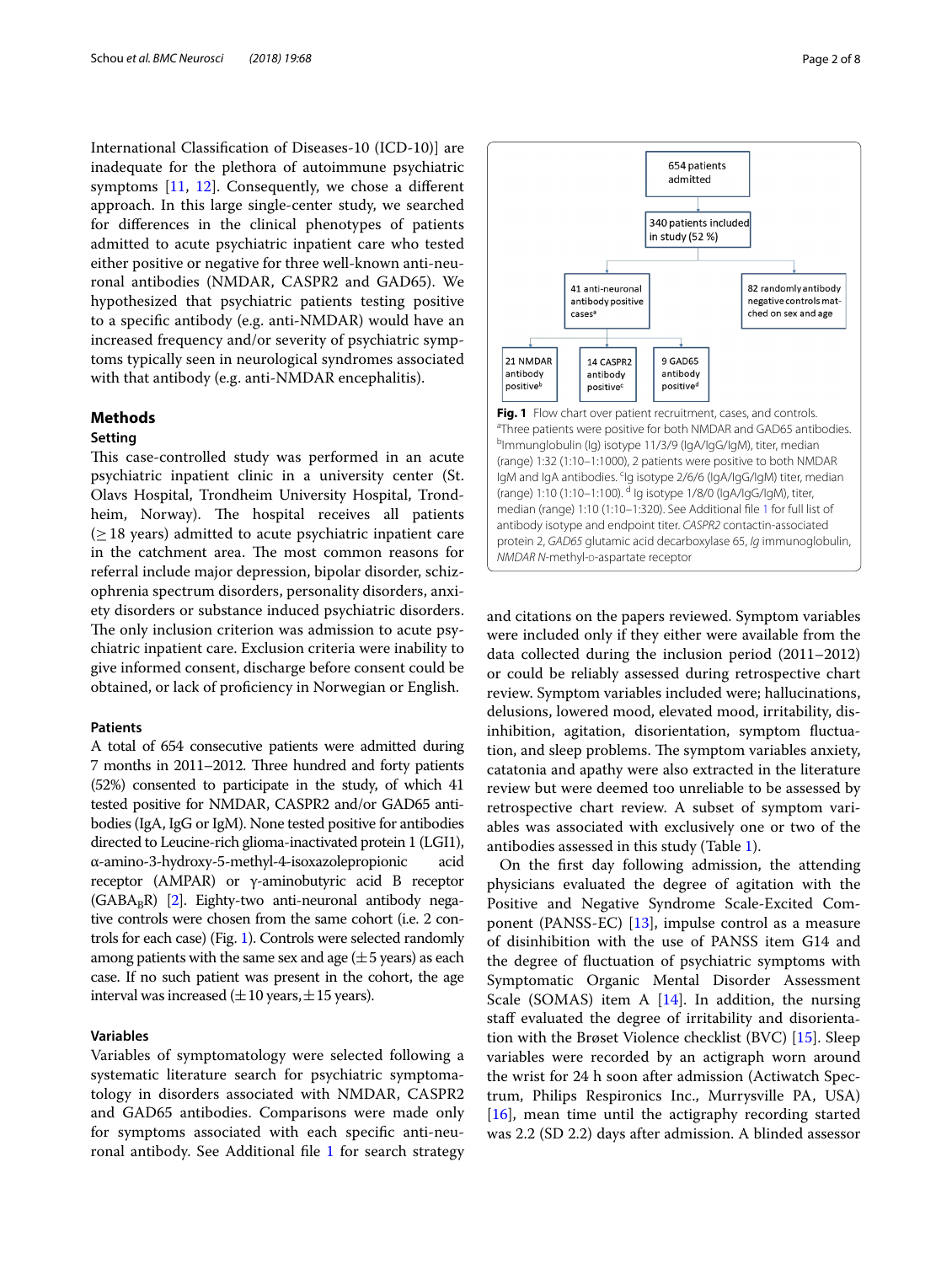| <b>Clinical characteristic</b>        |   | NMDAR CASPR2 | GAD65 | Variable           | Obtained      | <b>Definitions</b>                          |
|---------------------------------------|---|--------------|-------|--------------------|---------------|---------------------------------------------|
| <b>Hallucinations</b>                 | X | X.           | n/a   | Dichotome (Yes/No) |               | Retrospective Vis., aud., tact. and/or olf. |
| <b>Delusions</b>                      | Χ | X.           | n/a   | Dichotome (Yes/No) |               | Retrospective Described in chart            |
| Lowered mood                          | Χ | X.           | X.    | Dichotome (Yes/No) | Retrospective | Described in chart                          |
| Flevated mood                         | X | n/a          | n/a   | Dichotome (Yes/No) | Retrospective | Described in chart                          |
| Irritability                          | X | n/a          | Χ     | Dichotome (Yes/No) | Prospective   | Brøset Violence Checklist                   |
| Disorientation                        | Χ | X.           | X     | Dichotome (Yes/No) | Prospective   | Brøset Violence Checklist                   |
| <b>Disinhibition</b>                  | X | n/a          | n/a   | Continuous (1–7)   | Prospective   | PANSS Item G14                              |
| Agitation                             | X | X.           | X.    | Continuous (5–35)  | Prospective   | PANSS-EC                                    |
| Symptom fluctuation                   | Χ | n/a          | n/a   | Continuous (1-10)  | Prospective   | SOMAS Item A                                |
| Total sleep time (actigraphy)         | Χ | X.           | n/a   | Continuous (min)   | Prospective   | According to actigraphy software algorithms |
| Wake after sleep onset (actigraphy) X |   | X.           | n/a   | Continuous (min)   | Prospective   | According to actigraphy software algorithms |

<span id="page-2-0"></span>**Table 1 Patients with and without anti-neuronal antibodies were compared on the following clinical characteristics**

*aud* auditive, *CASPR2* contactin-associated protein 2, *GAD65* glutamic acid decarboxylase 65, *n/a* not applicable (because the systematic literature search did not reveal associations between the symptom variable and the specific antibody), *NMDAR N*-methyl-p-aspartate receptor, *olf* olfactory, *PANSS* positive and negative syndrome scale, *PANSS-EC* positive and negative syndrome scale- excited component, *SOMAS* Symptomatic Organic Mental Disorder Assessment Scale, *tact* tactile, *Vis* visual

scored the actigraphy recordings. For each patient a rest interval at nighttime was set by visual inspection. The actigraphy software (Actiware, version 5.70.1) then automatically calculated the variables "total sleep time" and "wake after sleep onset" during the rest interval using the Immobile Minutes algorithm of 10 min, and a wake threshold after sleep onset of 40 activity counts (medium sensitivity), which has been used in validation studies [[17,](#page-6-15) [18](#page-6-16)]. All other clinical characteristics were extracted from patient charts by blinded examiners who reviewed charts from the 24 h following admission. Psychiatric diagnoses were set according to the International Classifcation of Diseases (ICD)-10 criteria for research [[19](#page-6-17)] in a consensus meeting including the physician or psychologist in charge of the treatment of the patient and at least two psychiatrists and/or senior clinical psychologist. The main diagnosis was registered in this study. Patients were asked for life-time history of seizures and evaluated with regards to whether or not alcohol or illegal substances had been consumed during the days/ weeks prior to admission. This evaluation consisted of patient interviews, alcohol breathing tests and urine analyses of alcohol, benzodiazepines (oxazepam, desmethyldiazepam, nitrazepam, funitrazepam, clonazepam, and alprazolam), zopiclone, stimulants (amphetamine, metamphetamine, 3,4-methylendioksymetamphetamine, 3,4-methyl-dioxy-amphetamine, ephedrine, and benzoylecgonine), opioids (morphine, codeine, etylmorphine, methadone, buprenorphine, pholcodine, and oxycodone) carisoprodol, meprobamate, cannabis, and phencyclidine (Liquid chromatography with mass spectroscopy).

#### **Serological analysis**

Sera were tested for the presence of anti-neuronal antibodies directed against NMDAR, LGI1, CASPR2, AMPAR,  $GABA_BR$  and  $GAD65$  (IgA, IgG and IgM) using transfected HEK293 cells expressing the respective recombinant target antigens (Euroimmun, Lübeck, Germany) [[20,](#page-6-18) [21](#page-6-19)]. Samples were classifed as positive or negative based on fuorescence intensity of the transfected cells in direct comparison with non-transfected cells and control samples. Endpoint titers were defned as the last dilution showing a measurable degree of fuorescence, with 1:10 being the cut-of for positivity [\[20](#page-6-18), [21\]](#page-6-19).

## **Ethics**

On the day after admission a psychiatrist or senior clinical psychologist evaluated each patient's ability to consent. Patients without ability to consent were excluded. Included patients gave written, informed consent. The study was conducted in accordance with the Declaration of Helsinki and approved by The Regional Committee for Medical Research Ethics, Central Norway  $(2011/137)$ . The data for the present study were collected as part of a previous clinical trial, "Agitation in the Acute Psychiatric Department", which was prospectively registered on <https://clinicaltrials.gov/> on August 11th 2011 (NCT01415323).

## **Statistics**

We compared patients with a positive serology for NMDAR, CASPR2 or GAD65 antibodies with their respective age- and sex-matched controls for the presence and degree of psychiatric symptoms as outlined in Tables [1](#page-2-0) and [3](#page-4-0). Categorical variables were analyzed using the Chi square test or Fisher's exact test. Continuous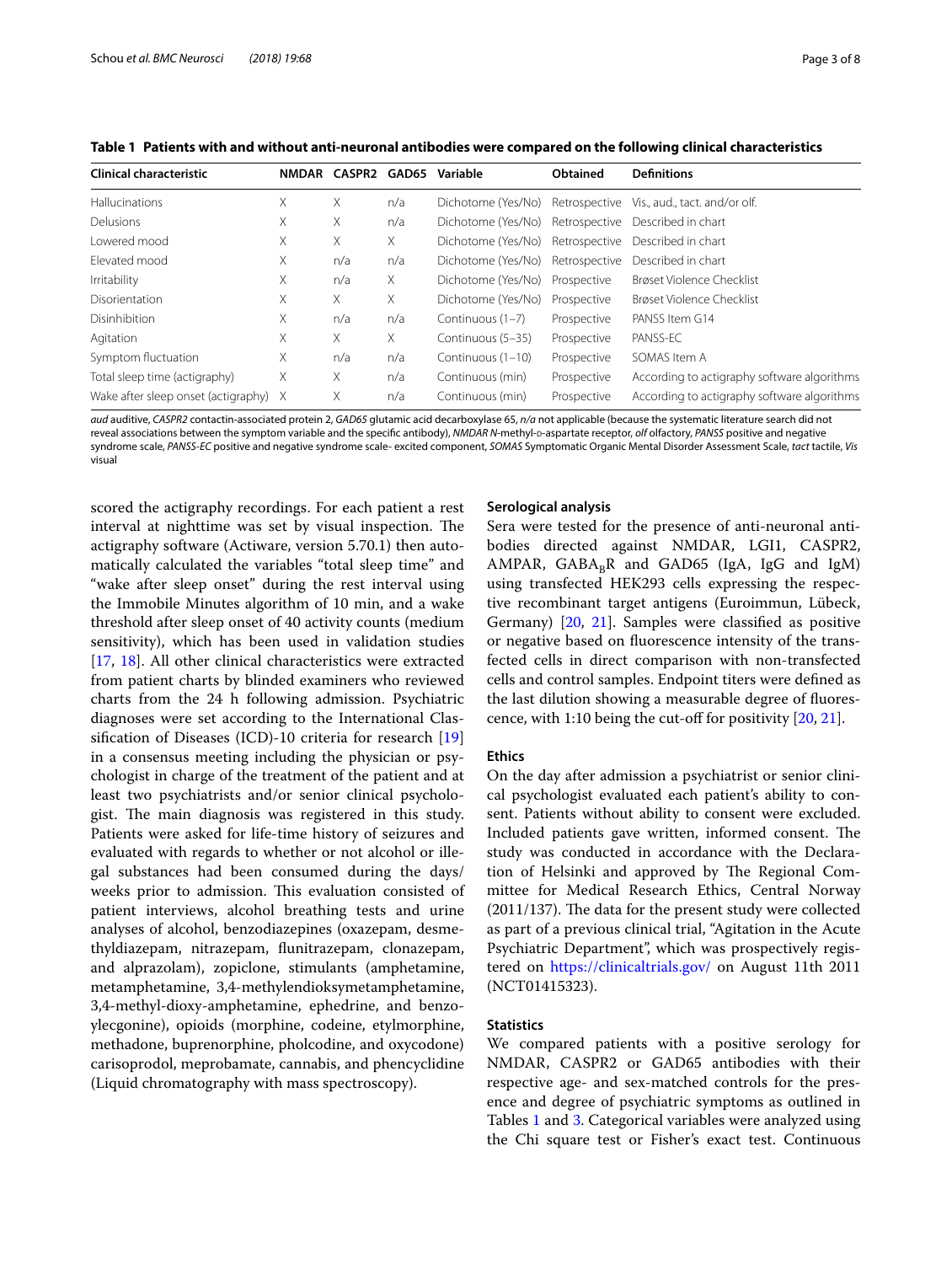variables were compared using the *T* test or Mann– Whitney U-test. Alpha level was set at 0.05. Adjustment for multiple comparisons was not performed due to the exploratory study design. Statistical analyses were done in SPSS 21 (SPSS, Chicago, US-IL).

## **Results**

#### **Demographic and clinical data**

The inclusion rate was  $52\%$  (340 out of 654 admitted patients). There were no significant differences in age  $(p=0.64,$  Mann–Whitney U test) or sex  $(p=0.67,$  chisquare test) between included and non-included patients. However, there was a diference in diagnostic distribution between the groups ( $p < 0.001$ , Chi square test). This was attributable to overrepresentation of patients sufering from depressive and bipolar disorders, and underrepresentation of patients sufering from psychotic disorders and patients not fulflling ICD-10 criteria for a specifc psychiatric disorder (Z-diagnosis) among the included patients (data not shown).

Demographic and clinical data of cases and controls are presented in Table [2](#page-3-0). Compared to controls, NMDAR antibody positive patients had a higher prevalence of alcohol and substance use prior to admission (76 vs. 50%,  $p=0.047$ ) and received antidepressant drugs more often at discharge (43 vs. 17%,  $p=0.024$ ). GAD65 antibody

<span id="page-3-0"></span>

| Table 2 Demographic and clinical data of patients with NMDAR, CASPR2 or GAD65 antibodies and of their controls |  |  |
|----------------------------------------------------------------------------------------------------------------|--|--|
|                                                                                                                |  |  |

|                                                                  | <b>NMDAR</b>   | CASPR2      |             | GAD65                                                                              |             |             |
|------------------------------------------------------------------|----------------|-------------|-------------|------------------------------------------------------------------------------------|-------------|-------------|
|                                                                  | Cases $(n=21)$ |             |             | Controls $(n=42)$ Cases $(n=14)$ Controls $(n=28)$ Cases $(n=9)$ Controls $(n=18)$ |             |             |
| Age, mean (SD)                                                   | 48.6 (16.3)    | 46.7 (14.2) | 45.0 (16.1) | 43.4 (14.7)                                                                        | 47.1 (14.0) | 45.8 (11.8) |
| Sex, men (%)                                                     | 62             | 62          | 71          | 71                                                                                 | 56          | 56          |
| Education, n (%)                                                 |                |             |             |                                                                                    |             |             |
| $\leq$ 9 years                                                   | 9(43)          | 20(48)      | 6(43)       | 9(32)                                                                              | 4(44)       | 7(39)       |
| $10-12$ years                                                    | 7(33)          | 14(33)      | 2(14)       | 13(46)                                                                             | 4(44)       | 9(50)       |
| >12 years                                                        | 5(24)          | 8(19)       | 6(43)       | 6(21)                                                                              | 1(11)       | 2(11)       |
| Psychiatric diagnosis, n (%)                                     |                |             |             |                                                                                    |             |             |
| Substance use disorder (F10-19)                                  | 4(19)          | 7(17)       | 3(21)       | 6(21)                                                                              | 2(22)       | 3(17)       |
| Psychotic disorder (F20-29)                                      | 1(6)           | 6(14)       | 2(14)       | 6(21)                                                                              | 1(11)       | 1(6)        |
| Affective disorder (F30-39)                                      | 8(38)          | 20(48)      | 5(36)       | 12(43)                                                                             | 3(33)       | 9(50)       |
| Other psychiatric disorders <sup>a</sup>                         | 8(38)          | 9(21)       | 4(29)       | 4(14)                                                                              | 3(33)       | 5(28)       |
| Psychopharmacological med. at admis-<br>sion, n (%)              |                |             |             |                                                                                    |             |             |
| Antipsychotic med.                                               | 6(29)          | 13(31)      | 5(36)       | 10(36)                                                                             | 3(33)       | 5(28)       |
| Antipsychotic dose, mean (SD) <sup>b</sup>                       | 482 (422)      | 458 (302)   | 241 (185)   | 324 (170)                                                                          | 1071 (124)  | 469 (276)*  |
| Antidepressive med.                                              | 8(38)          | 9(21)       | 4(29)       | 8(29)                                                                              | 3(33)       | 6(33)       |
| Mood stabilizing med.                                            | 3(14)          | 10(24)      | 2(14)       | 4(14)                                                                              | 2(22)       | 3(17)       |
| No psychopharmacological med.                                    | 10(48)         | 18(43)      | 5(36)       | 12(43)                                                                             | 4(44)       | 8(44)       |
| Psychopharmacological med. at dis-<br>charge, n (%)              |                |             |             |                                                                                    |             |             |
| Antipsychotic med.                                               | 9(43)          | 26(62)      | 6(43)       | 18(64)                                                                             | 5(56)       | 11(61)      |
| Antipsychotic dose, mean (SD) <sup>b</sup>                       | 418 (449)      | 408 (331)   | 222 (203)   | 342 (226)                                                                          | 784 (403)   | 331 (254)*  |
| Antidepressive med.                                              | 9(43)          | $7(17)^{*}$ | 4(29)       | 7(25)                                                                              | 2(22)       | 6(33)       |
| Mood stabilizing med.                                            | 6(29)          | 15(36)      | 5(36)       | 6(21)                                                                              | 2(22)       | 5(28)       |
| No psychopharmacological med.                                    | 5(24)          | 10(24)      | 3(21)       | 5(18)                                                                              | 2(22)       | 5(28)       |
| Number of days admitted, mean (SD)                               | 9.5(11.4)      | 9.9(9.1)    | 9.5(6.1)    | 10.1 (11.6)                                                                        | 9.6(9.3)    | 9.1(8.3)    |
| Alcohol or substance use days/weeks<br>prior to admission, n (%) | 16(76)         | $21(50)*$   | 10(71)      | 18 (64)                                                                            | 7(78)       | 10(56)      |
| History of seizures <sup>c</sup>                                 | 1(6)           | 9(25)       | 4(40)       | 3(13)                                                                              | 2(22)       | 3(18)       |

*CASPR2* contactin-associated protein 2, *eq* equivalents, *GAD65* glutamic acid decarboxylase 65, *med* medication, *NMDAR N*-methyl-d-aspartate receptor, *SD* standard deviation

 $*p < 0.05$ 

<sup>a</sup> 3 patients with organic mental disorder (F00–09), 13 patients with anxiety disorders (F40–49), 7 patients with personality disorders (F60–69), 1 patient with mental retardation (F70–79), 1 patient with ADHD (F90–98) and 5 patients without specific psychiatric disorder (Z00–99); <sup>b</sup>chlorpromazine equivalents; <sup>c</sup>self-reported at admission (missing data; NMDAR, 3 cases and 6 controls; CASPR2, 4 cases and 5 controls; GAD, 1 control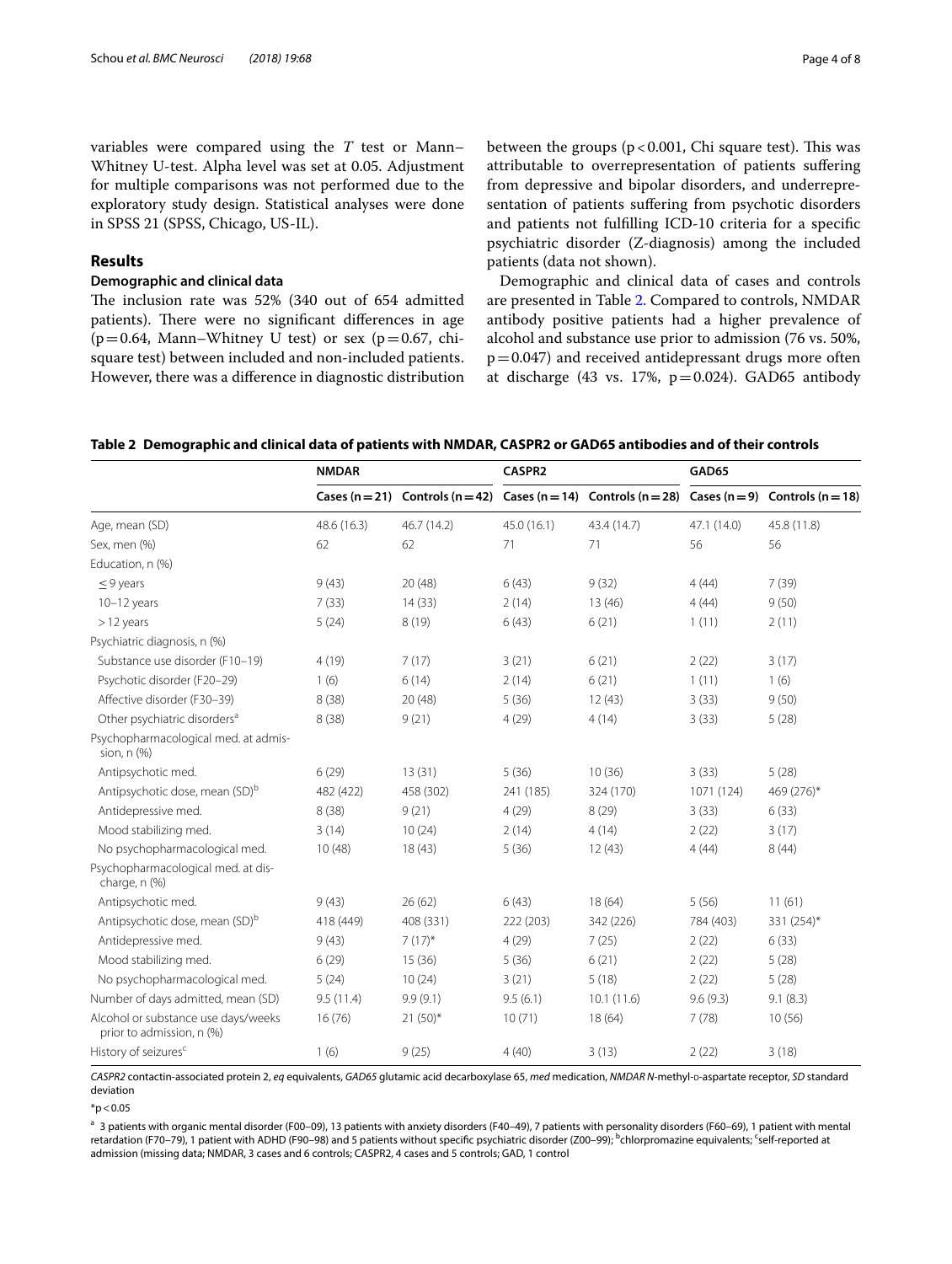positive patients received higher doses of antipsychotic medication compared to controls both at admission and discharge [Chlorpromazine equivalents mean (SD) 1071  $(124)$  vs. 469  $(276)$ , p = 0.013, and 784  $(403)$  versus 331 (254), p-value=0.015, respectively]. None of the anti-GAD65 positive cases or controls had diabetes mellitus type I.

#### **Clinical characteristics**

None of the clinical parameters difered between patients with NMDAR, CASPR2 and GAD65 antibodies and their respective controls (Table [3](#page-4-0)). None of the NMDAR IgG positive patients had symptoms or signs of NMDAR encephalitis.

## **Discussion**

In this large cohort of patients admitted to acute psychiatric inpatient care, patients who were serum positive or negative to anti-neuronal antibodies had a similar psychiatric phenotype. Specifcally, patients with NMDAR, CASPR2 and GAD65 antibodies did *not* exhibit psychiatric symptoms suggestive of autoimmune encephalitis more frequently than controls.

Previous studies in patients with psychiatric disorders have explored the prevalence of anti-neuronal antibodies in diferent diagnostic groups. It is still controversial whether or not the prevalence of anti-neuronal antibodies is increased in patients with frst episode or chronic psychosis [\[2](#page-6-1), [8](#page-6-7)[–10](#page-6-8), [22,](#page-6-20) [23\]](#page-6-21). A limited number of studies have addressed clinical characteristics in anti-neuronal antibody-positive and -negative psychiatric patients irrespective of diagnostic categories. Hammer et al. [[24](#page-6-22)]

did not fnd any diferences in PANSS or Global Assessment of Function (GAF) when comparing patients with schizophrenia who were positive or negative for NMDAR antibodies. Similarly, in a cohort of patients with frst-episode psychosis PANSS scores, cognitive testing and catatonia symptoms were not clinically signifcant diferent in anti-neuronal antibody positive (NMDAR, CASPR2, LGI1 or  $GABA_A$  receptor antibodies) and negative patients  $[9]$  $[9]$ . The authors of a study including patients with both frst episode and chronic schizophrenia found more severe psychotic symptoms (PANSS scores) in NMDAR antibody positive compared to negative patients  $[10]$  $[10]$  $[10]$ . The studies in this field are heterogeneous and the results depend to a certain degree on the antibody detection method used. Fixed and live cell-based assays are the most commonly used methods for anti-neuronal antibody detection. Using a novel single molecule-based imaging approach, Jezequel et al. [\[10](#page-6-8)] recently showed that NMDAR antibodies from schizophrenia patients alter the surface dynamics of the NMDAR in contrast to NMDAR antibodies from healthy controls. Jezequel et al. [\[25](#page-6-24)] found that fxed cell-based assays (such as the one used in this study) have a lower sensitivity for detection of IgG antibodies in psychotic patients compared to live cell-based assays. Hence, it is possible that the use of other antibody detection methods in the present study would have yielded slightly diferent results. Another possible explanation for the lack of phenotypic diferences is the low antibody titers found in our patients; alternatively, the lack of signifcant fndings in our study could refect a lack of clinical signifcance of these antibodies for acute psychiatric patients in general.

| <b>Clinical characteristic</b>                              | <b>NMDAR</b> |           | p <sup>a</sup>    | CASPR <sub>2</sub> |            | p <sup>a</sup>      | GAD65      |            |                |
|-------------------------------------------------------------|--------------|-----------|-------------------|--------------------|------------|---------------------|------------|------------|----------------|
|                                                             | $+n = 21$    | – n = 42  |                   | $+ n = 14$         | $- n = 28$ |                     | $+n=9$     | $- n = 18$ | p <sup>a</sup> |
| Hallucinations, n (%)                                       | 3(14.3)      | 1(2.4)    | 0.10              | 0(0)               | 3(10.7)    | 0.54                |            |            |                |
| Delusions, n (%)                                            | 2(9.5)       | 7(16.7)   | 0.71              | 2(14.3)            | 3(10.7)    | 1.00                |            |            |                |
| Lowered mood <sup>b</sup> , n (%)                           | 10(55.6)     | 16 (39.0) | 0.24 <sup>1</sup> | 8(61.5)            | 15(60.0)   | $0.93$ <sup>i</sup> | 5(55.6)    | 11(64.7)   | 0.69           |
| Elevated mood <sup>c</sup> , n $(\%)$                       | 2(11.1)      | 7(17.1)   | 0.71              |                    |            |                     |            |            |                |
| Irritability <sup>d</sup> , n (%)                           | 3(15.0)      | 6(14.3)   | 1.00              | 3(23.1)            | 5(18.5)    | 1.00                | 1(12.5)    | 5(27.8)    | 0.63           |
| Disorientation <sup>e</sup> , n (%)                         | 1(5.0)       | 7(16.7)   | 0.26              | 4(30.8)            | 4(15.4)    | 0.40                | 0(0)       | 2(11.1)    | 1.00           |
| Disinhibition (median (range))                              | $1(1-6)$     | $1(1-6)$  | $0.57^{j}$        |                    |            |                     |            |            |                |
| Agitation (median (range)) <sup>†</sup>                     | $8(5-31)$    | $8(5-32)$ | $0.62^{j}$        | $7(5-27)$          | $10(5-21)$ | $0.34^{j}$          | $10(5-17)$ | $8(5-23)$  | $0.98^{j}$     |
| Symptom fluctuation (median (range)) <sup>9</sup>           | $2(1-7)$     | $3(1-8)$  | 0.89              |                    |            |                     |            |            |                |
| Total sleep time (min) (mean (SD)) <sup>h</sup>             | 458 (115)    | 476 (112) | $0.66^{k}$        | 438 (109)          | 442 (114)  | $0.93^{k}$          |            |            |                |
| Time awake after sleep onset (min) (mean (SD)) <sup>h</sup> | 39(23)       | 37(35)    | 0.90 <sup>k</sup> | 47(18)             | 40(24)     | 0.51 <sup>k</sup>   |            |            |                |

<span id="page-4-0"></span>**Table 3 Psychiatric symptoms in antibody positive cases (+) and controls (−)**

CASPR2 contactin-associated protein 2, *GAD65* glutamic acid decarboxylase 65, *NMDAR N*-methyl-D-aspartate receptor, *SD* standard deviation

<sup>a</sup> Fisher's exact test if not stated otherwise. Data missing on <sup>b</sup>NMDAR (3 cases, 1 control), CASPR2 (1 case, 3 controls), GAD65 (1 control); <sup>c</sup>NMDAR (3 cases, 1 control);<br><sup>d</sup>NMDAR (1 case), CASRR2 (1 case, 1 control), NMDAR (1 case), CASPR2 (1 case, 1 control), GAD65 (1 case); <sup>e</sup>NMDAR (1 case), CASPR2 (1 case, 2 controls), GAD65 (1 case); <sup>f</sup>CASPR2 (1 case, 1 control); <sup>g</sup>NMDAR (3 cases, 7 controls); <sup>h</sup>NMDAR (10 cases, 16 controls), CASPR2 (6 cases, 14 controls); <sup>i</sup>Chi square; <sup>j</sup>Mann Whitney U test; <sup>k</sup>T-test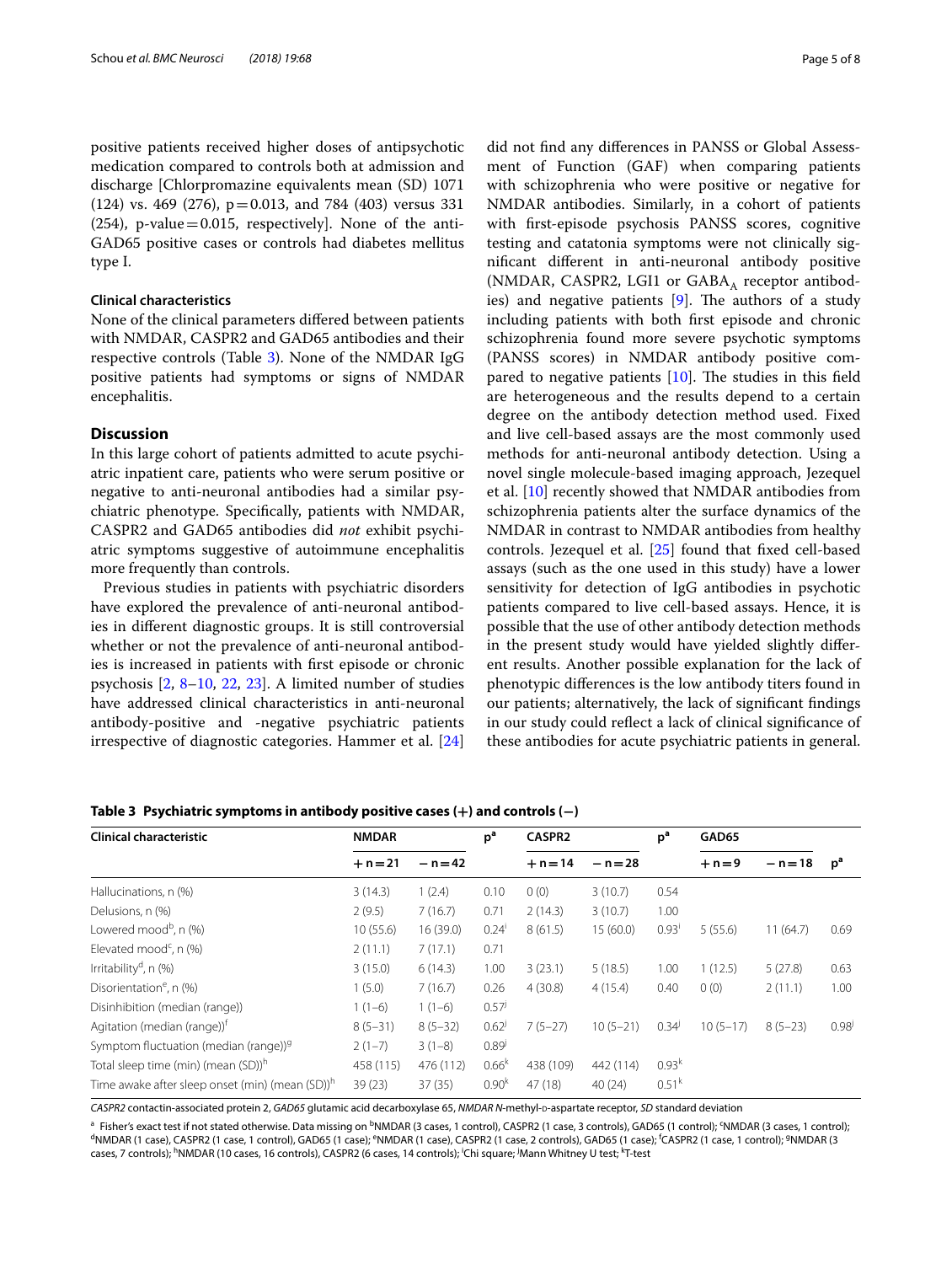Hence, whether or not phenotypical diferences are present in psychiatric patients with higher antibody titers is an important question for further research. To further investigate this, future studies should include cerebrospinal fuid (CSF) analyses, electroencephalography (EEG) and brain imaging.

NMDAR antibody positive patients were treated more often with antidepressants than controls. These findings could be coincidental. However, it is also possible that excessive use of antidepressants indicates a higher burden of depressive and/or anxious symptoms in NMDAR positive patients, although we were unable to detect such differences in our retrospective chart assessment. The increased frequency of alcohol and substance use prior to admission in NMDAR antibody positive patients may suggest self-medication for depressive and/or anxious symptoms. However, an infuence of alcohol and substance use on NMDAR antibody titers cannot be ruled out. The NMDAR is implicated in addiction in several ways. For instance, associations have been found between addiction and genes coding for NMDAR subunits [\[26](#page-6-25)]; alcohol has acute and chronic efects on NMDAR functioning [[27](#page-6-26)]; and NMDAR modulators are used to treat alcohol dependency [[28\]](#page-6-27). Interestingly, alcohol and illicit substances can cause blood brain barrier dysfunction [\[29](#page-6-28), [30\]](#page-6-29), which might facilitate the occurrence of NMDAR antibodies by exposing NMDAR to lymphoid cells. However, the exact reasons for the observed association between NMDAR antibodies and alcohol and substance remains unknown. GAD65 antibody positive patients used higher doses of antipsychotic drugs compared to antibody negative patients, which could imply a more severe symptomatology in these patients. Alternatively, antipsychotic medication might also lead to enhanced production of GAD65 antibodies. A similar association is known for chlorpromazine and antinuclear antibodies [[31,](#page-6-30) [32](#page-6-31)].

The present study has limitations. The inclusion rate of 52% is similar to other studies in this setting [\[33,](#page-6-32) [34](#page-7-0)]. However, there is a risk of selection bias (i.e. patients with a higher severity of symptoms may decline participation or lack ability to consent more often than patients with less severe phenotypes). Patients with afective disorders were overrepresented and psychotic disorders underrepresented in our study. We included patients with all isotypes of NMDAR, CASPR2 and GAD65 antibodies (IgG, IgA and IgM). Whereas most known relevant antineuronal antibodies are of the IgG isotype, the results of pathogenicity studies of NMDAR IgA and IgM antibodies show their pathogenic potential in vitro [\[5](#page-6-4), [24,](#page-6-22) [35,](#page-7-1) [36](#page-7-2)] and in a study of patients with stroke [[37](#page-7-3)], although authors from another study concluded that NMDAR IgA and IgM antibodies do not alter NMDAR levels [\[38\]](#page-7-4). It is possible

that our study would have yielded a diferent result if we had focused exclusively on IgG positive patients. Also, small group sizes and the categorical nature of several of the variables may have resulted in a lower sensitivity for detecting clinical diferences. Although age- and sexmatched control subjects were randomly selected, some diferences in diagnostic distribution and psychopharmacological treatment between the case and control group were present (Table [3](#page-4-0)).

## **Conclusion**

Based on our fndings, patients admitted to acute psychiatric care with and without NMDAR, CASPR2 and GAD65 antibodies have a similar clinical phenotype. However, of note, absence of phenotypic diferences between patients with and without anti-neuronal antibodies is not evidence that these antibodies lack clinical signifcance. Even if anti-neuronal antibodies played a role in only a minor subset of psychiatric patients, this would have important clinical implications as these patients might beneft from immunomodulatory treatment. This area must be further investigated by large prospective longitudinal multicenter studies that include cerebrospinal fuid analyses, brain imaging and electrophysiological investigations.

## **Additional fle**

<span id="page-5-0"></span>**[Additional fle 1.](https://doi.org/10.1186/s12868-018-0471-7)**Search strategy for selection of variables: search strategy and citations reviewed during variable selection; Anti-neuronal antibody status in cases: antibody type, subtype and titer in all cases.

#### **Abbreviations**

BVC: Brøset violence checklist; CASPR2: contactin-associated protein 2; GAD65: glutamic acid decarboxylase 65; ICD: international classifcation of diseases; Ig: immunoglobulin; NMDAR: N-methyl D-aspartate receptor; PANSS-EC: Positive and Negative Syndrome Scale-Excited Component; SOMAS: Symptomatic Organic Mental Disorder Assessment Scale.

#### **Authors' contributions**

MS, SGS and DK designed the study. MS and OKD collected the retrospective data. MS, SGS, OKD, SKR and AV collected the prospective data. KKG analyzed the actigraphy data. MS and SGS analyzed all other data. MS, SGS and DK drafted the manuscript. All authors read and approved the fnal manuscript.

#### **Author details**

<sup>1</sup> Department of Mental Health, Norwegian University of Science and Technology (NTNU), Trondheim, Norway. <sup>2</sup> Division of Mental Health Care, St Olavs Hospital HF, avd Østmarka, Trondheim University Hospital, Postboks 3250, Torgarden, 7006 Trondheim, Norway. 3 Division of Mental Health Care, St Olavs Hospital HF, Nidaros DPS, Trondheim University Hospital, Postboks 3250, Tor‑ garden, 7006 Trondheim, Norway. 4 Division of Mental Health Care, Tiller DPS, St Olavs Hospital HF, Trondheim University Hospital, Postboks 3250, Torgarden, 7006 Trondheim, Norway.<sup>5</sup> Neurology Department, Rigshospitalet, Copenhagen University Hospital, Blegdamsvei 9, 2100 København Ø, Denmark.

#### **Acknowledgements**

None.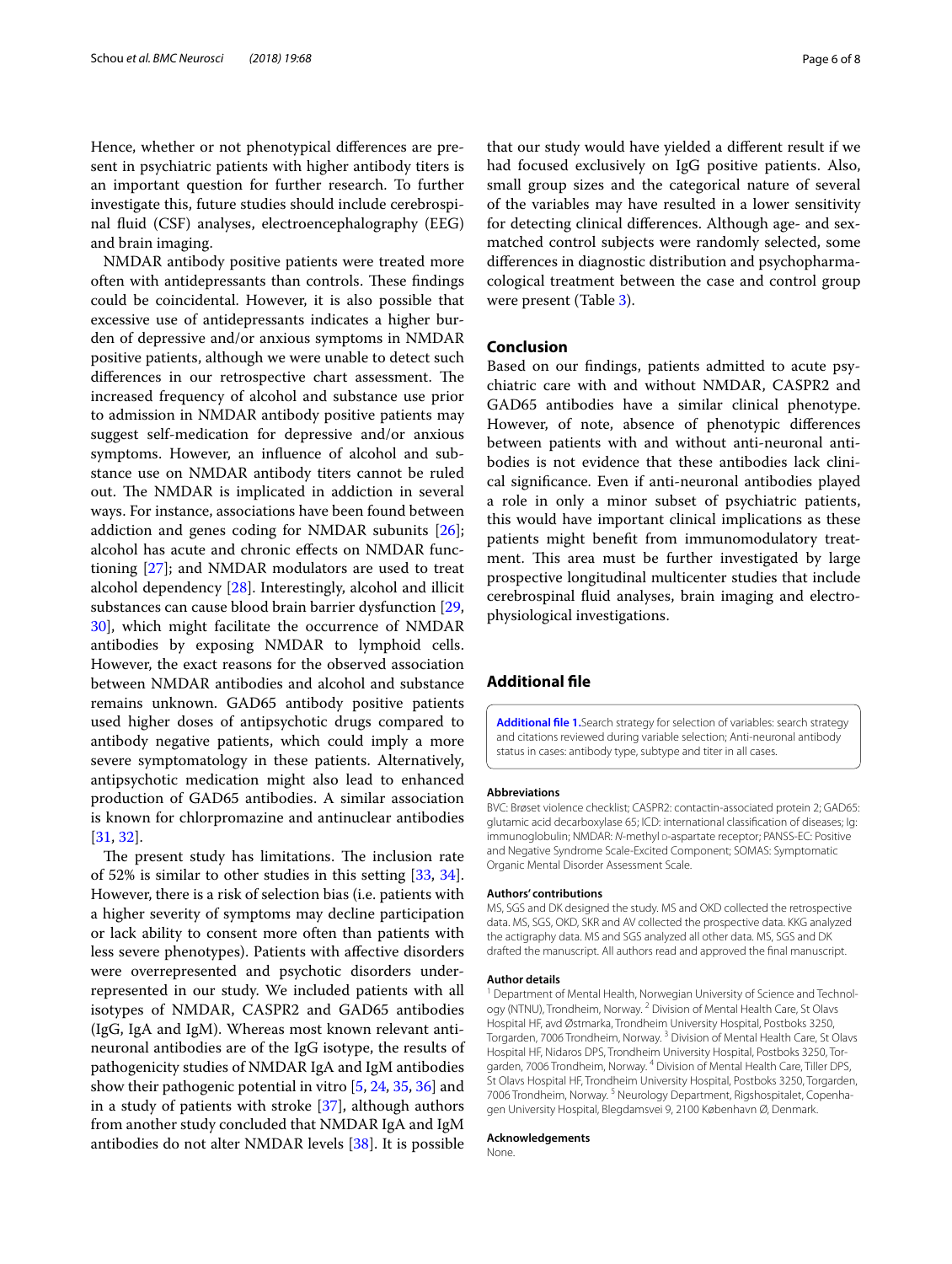#### **Competing interests**

The authors declare that they have no competing interests.

#### **Availability of data and materials**

The datasets generated during and/or analyzed during the current study are available from the corresponding author on reasonable request.

## **Consent for publication**

Not applicable.

#### **Ethics approval and consent to participate**

All patients gave written informed consent. The study was conducted in accordance with the Declaration of Helsinki and approved by The Regional Committee for Medical Research Ethics, Central Norway (2011/137).

#### **Funding**

No direct funding were given for this project.

## **Publisher's Note**

Springer Nature remains neutral with regard to jurisdictional claims in published maps and institutional afliations.

Received: 25 May 2018 Accepted: 29 October 2018<br>Published online: 03 November 2018

#### **References**

- <span id="page-6-0"></span>1. Herken J, Pruss H. Red fags: clinical signs for identifying autoimmune encephalitis in psychiatric patients. Front Psychiatry/Front Res Found. 2017;8:25.
- <span id="page-6-1"></span>2. Schou M, Saether SG, Borowski K, Teegen B, Kondziella D, Stoecker W, et al. Prevalence of serum anti-neuronal autoantibodies in patients admitted to acute psychiatric care. Psychol Med. 2016;46:3303–13.
- <span id="page-6-2"></span>3. Busse S, Busse M, Brix B, Probst C, Genz A, Bogerts B, et al. Seroprevalence of *N*-methyl-D-aspartate glutamate receptor (NMDA-R) autoantibodies in aging subjects without neuropsychiatric disorders and in dementia patients. Eur Arch Psychiatry Clin Neurosci. 2014;264(6):545–50.
- <span id="page-6-3"></span>4. Busse S, Brix B, Kunschmann R, Bogerts B, Stoecker W, Busse M. *N*-methyl<sup>d</sup>-aspartate glutamate receptor (NMDA-R) antibodies in mild cognitive impairment and dementias. Neurosci Res. 2014;85:58–64.
- <span id="page-6-4"></span>5. Castillo-Gomez E, Oliveira B, Tapken D, Bertrand S, Klein-Schmidt C, Pan H, et al. All naturally occurring autoantibodies against the NMDA receptor subunit NR1 have pathogenic potential irrespective of epitope and immunoglobulin class. Mol Psychiatry. 2017;22:1776–84.
- <span id="page-6-5"></span>6. Grain R, Lally J, Stubbs B, Malik S, LeMince A, Nicholson TR, et al. Autoantibodies against voltage-gated potassium channel and glutamic acid decarboxylase in psychosis: a systematic review, meta-analysis, and case series. Psychiatry Clin Neurosci. 2017;71(10):678–89.
- <span id="page-6-6"></span>7. Zandi MS, Deakin JB, Morris K, Buckley C, Jacobson L, Scoriels L, et al. Immunotherapy for patients with acute psychosis and serum *N*-methyl <sup>d</sup>-Aspartate receptor (NMDAR) antibodies: a description of a treated case series. Schizophr Res. 2014;160(1–3):193–5.
- <span id="page-6-7"></span>8. Dahm L, Ott C, Steiner J, Stepniak B, Teegen B, Saschenbrecker S, et al. Seroprevalence of autoantibodies against brain antigens in health and disease. Ann Neurol. 2014;76(1):82–94.
- <span id="page-6-23"></span>9. Lennox BR, Palmer-Cooper EC, Pollak T, Hainsworth J, Marks J, Jacobson L, et al. Prevalence and clinical characteristics of serum neuronal cell surface antibodies in frst-episode psychosis: a case–control study. Lancet Psychiatry. 2017;4(1):42–8.
- <span id="page-6-8"></span>10. Jezequel J, Johansson EM, Dupuis JP, Rogemond V, Grea H, Kellermayer B, et al. Dynamic disorganization of synaptic NMDA receptors triggered by autoantibodies from psychotic patients. Nat Commun. 2017;8(1):1791.
- <span id="page-6-9"></span>11. Pollak TA, Beck K, Irani SR, Howes OD, David AS, McGuire PK. Autoantibodies to central nervous system neuronal surface antigens: psychiatric symptoms and psychopharmacological implications. Psychopharmacology. 2016;233(9):1605–21.
- <span id="page-6-10"></span>12. Pearlman DM, Najjar S. Meta-analysis of the association between *N*-methyl-p-aspartate receptor antibodies and schizophrenia,

schizoafective disorder, bipolar disorder, and major depressive disorder. Schizophr Res. 2014;157(1–3):249–58.

- <span id="page-6-11"></span>13. Montoya A, Valladares A, Lizan L, San L, Escobar R, Paz S. Validation of the Excited Component of the Positive and Negative Syndrome Scale (PANSS-EC) in a naturalistic sample of 278 patients with acute psychosis and agitation in a psychiatric emergency room. Health Qual Life Outcomes. 2011;9:18.
- <span id="page-6-12"></span>14. Vaaler AE, Morken G, Iversen VC, Kondziella D, Linaker OM. Acute Unstable Depressive Syndrome (AUDS) is associated more frequently with epilepsy than major depression. BMC Neurol. 2010;10:67.
- <span id="page-6-13"></span>15. Woods P, Almvik R. The Broset violence checklist (BVC). Acta Psychiatr Scand Suppl. 2002;412:103–5.
- <span id="page-6-14"></span>16. Ancoli-Israel S, Cole R, Alessi C, Chambers M, Moorcroft W, Pollak CP. The role of actigraphy in the study of sleep and circadian rhythms. Sleep. 2003;26(3):342–92.
- <span id="page-6-15"></span>17. Paquet J, Kawinska A, Carrier J. Wake detection capacity of actigraphy during sleep. Sleep. 2007;30(10):1362–9.
- <span id="page-6-16"></span>18. Kaplan KA, Talbot LS, Gruber J, Harvey AG. Evaluating sleep in bipolar disorder: comparison between actigraphy, polysomnography, and sleep diary. Bipolar Disord. 2012;14(8):870–9.
- <span id="page-6-17"></span>19. WHO. The ICD-10 classifcation of mental and behavioural disorders: diagnostic criteria for research. Geneva, Switzerland: World Health Organization; 1993.
- <span id="page-6-18"></span>20. Probst C, Saschenbrecker S, Stoecker W, Komorowski L. Anti-neuronal autoantibodies: current diagnostic challenges. Mul Scler Relat Disord. 2014;3(3):303–20.
- <span id="page-6-19"></span>21. Wandinger KP, Saschenbrecker S, Stoecker W, Dalmau J. Anti-NMDAreceptor encephalitis: a severe, multistage, treatable disorder presenting with psychosis. J Neuroimmunol. 2011;231(1–2):86–91.
- <span id="page-6-20"></span>22. Masdeu JC, Gonzalez-Pinto A, Matute C, Ruiz De Azua S, Palomino A, De Leon J, et al. Serum IgG antibodies against the NR1 subunit of the NMDA receptor not detected in schizophrenia. Am J Psychiatry. 2012;169(10):1120–1.
- <span id="page-6-21"></span>23. Pathmanandavel K, Starling J, Merheb V, Ramanathan S, Sinmaz N, Dale RC, et al. Antibodies to surface dopamine-2 receptor and *N*-methyl<sup>d</sup>-aspartate receptor in the frst episode of acute psychosis in children. Biol Psychiat. 2015;77(6):537–47.
- <span id="page-6-22"></span>24. Hammer C, Stepniak B, Schneider A, Papiol S, Tantra M, Begemann M, et al. Neuropsychiatric disease relevance of circulating anti-NMDA receptor autoantibodies depends on blood-brain barrier integrity. Mol Psychiatry. 2014;19(10):1143–9.
- <span id="page-6-24"></span>25. Jezequel J, Rogemond V, Pollak T, Lepleux M, Jacobson L, Grea H, et al. Cell- and single molecule-based methods to detect anti-*N*-methyl<sup>d</sup>-aspartate receptor autoantibodies in patients with frst-episode psychosis from the OPTiMiSE Project. Biol Psychiat. 2017;82(10):766–72.
- <span id="page-6-25"></span>26. Chen J, Ma Y, Fan R, Yang Z, Li MD. Implication of genes for the *N*-methyl-D-aspartate (NMDA) receptor in substance addictions. Mol Neurobiol. 2018;55(9):7567–78.
- <span id="page-6-26"></span>27. Ron D, Wang J. The NMDA receptor and alcohol addiction. In: Van Dongen AM, editor. Biology of the NMDA receptor. Boca Raton: CRC Press; 2009.
- <span id="page-6-27"></span>28. Tomek SE, Lacrosse AL, Nemirovsky NE, Olive MF. NMDA receptor modulators in the treatment of drug addiction. Pharmaceuticals (Basel). 2013;6(2):251–68.
- <span id="page-6-28"></span>29. Kousik SM, Napier TC, Carvey PM. The effects of psychostimulant drugs on blood brain barrier function and neuroinflammation. Front Pharmacol. 2012;3:121.
- <span id="page-6-29"></span>30. Rubio-Araiz A, Porcu F, Perez-Hernandez M, Garcia-Gutierrez MS, Aracil-Fernandez MA, Gutierrez-Lopez MD, et al. Disruption of blood-brain barrier integrity in postmortem alcoholic brain: preclinical evidence of TLR4 involvement from a binge-like drinking model. Addict Biol. 2017;22:1103–16.
- <span id="page-6-30"></span>31. Canoso RT, Sise HS. Chlorpromazine-induced lupus anticoagulant and associated immunologic abnormalities. Am J Hematol. 1982;13(2):121–9.
- <span id="page-6-31"></span>32. Canoso RT, de Oliveira RM. Characterization and antigenic specifcity of chlorpromazine-induced antinuclear antibodies. J Lab Clin Med. 1986;108(3):213–6.
- <span id="page-6-32"></span>33. Mordal J, Medhus S, Holm B, Morland J, Bramness JG. Infuence of drugs of abuse and alcohol upon patients admitted to acute